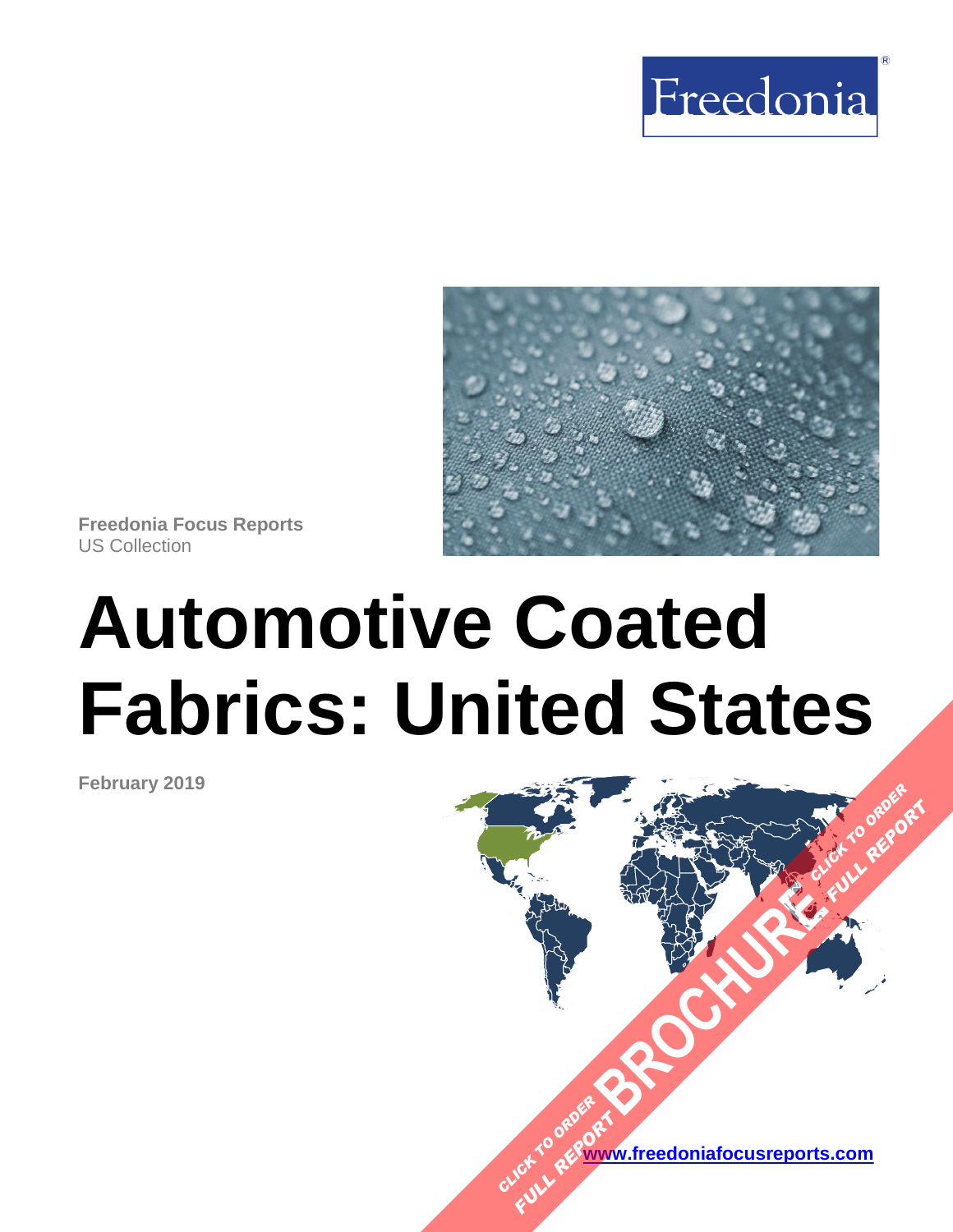# **Table of Contents**

| 1. Highlights                                 | $\overline{\mathbf{3}}$ |
|-----------------------------------------------|-------------------------|
| 2. Market Environment                         | 4                       |
| <b>Historical Trends</b>                      | 4                       |
| Key Economic Indicators                       | 6                       |
| <b>Competitive Products</b>                   | $\overline{7}$          |
| <b>Environmental &amp; Regulatory Factors</b> | 9                       |
| 3. Segmentation & Forecasts                   | 10                      |
| <b>Substrates</b>                             | 10                      |
| Polyester                                     | 12                      |
| Nylon                                         | 12                      |
| <b>Other Substrates</b>                       | 13                      |
| Applications                                  | 14                      |
| Light Vehicle Upholstery, Trim, & Accessories | 15                      |
| Airbags & Other Light Vehicle Applications    | 16                      |
| Medium- & Heavy-Duty Truck & Bus Applications | 16                      |
| 4. Industry Structure                         | 19                      |
| <b>Industry Characteristics</b>               | 19                      |
| <b>Market Leaders</b>                         | 20                      |
| <b>Canadian General-Tower</b>                 | 20                      |
| Trelleborg                                    | 21                      |
| <b>Uniroyal Global Engineered Products</b>    | 21                      |
| 5. About This Report                          | 23                      |
| Scope                                         | 23                      |
| Sources                                       | 23                      |
| <b>Industry Codes</b>                         | 24                      |
| Freedonia Methodology                         | 24                      |
| Resources                                     | 26                      |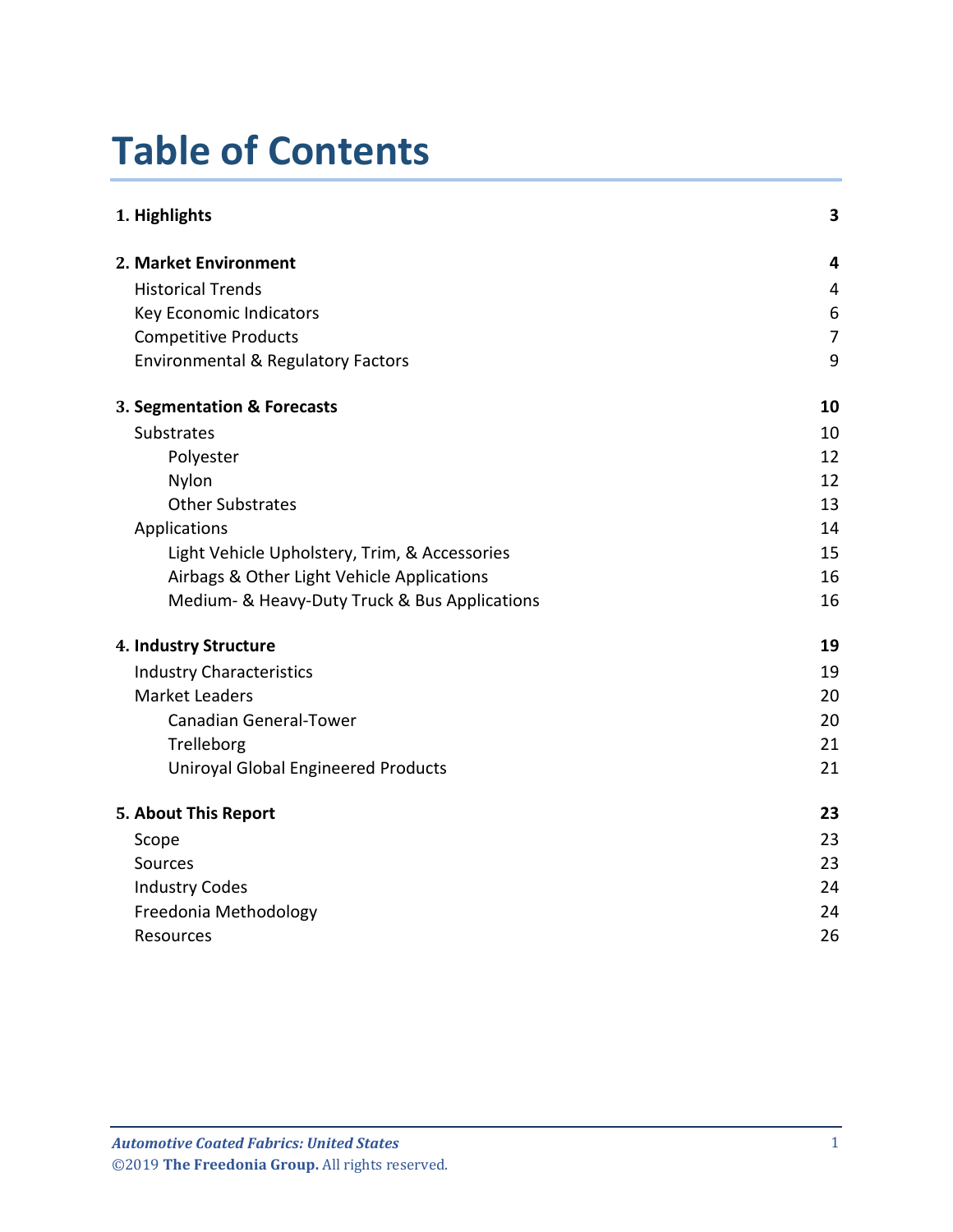# **List of Tables & Figures**

| Figure 1   Key Trends in the US Automotive Coated Fabric Market, 2018 - 2023             | 3  |
|------------------------------------------------------------------------------------------|----|
| Figure 2   US Automotive Coated Fabric Demand Trends, 2008 - 2018                        | 4  |
| Table 1   Key Indicators for US Automotive Coated Fabric Demand, 2008 - 2023             |    |
| (2012US\$ bil)                                                                           | 6  |
| Figure 3   US Automotive Coated Fabric Demand by Substrate, 2008 – 2023 (mil sq yards)   | 10 |
| Table 2   US Automotive Coated Fabric Demand by Substrate, 2008 - 2023 (mil sq yards)    | 10 |
| Figure 4   US Automotive Coated Fabric Demand by Substrate, 2008 – 2023 (%)              | 13 |
| Figure 5   US Automotive Coated Fabric Demand by Application, 2008 - 2023 (mil sq yards) | 14 |
| Table 3   US Automotive Coated Fabric Demand by Application, 2008 - 2023 (mil sq yards)  | 14 |
| Figure 6   US Automotive Coated Fabric Demand by Application, 2008 - 2023 (%)            | 18 |
| Table 4   Selected Suppliers to the US Automotive Coated Fabric Market by Coated Fabric  |    |
| Type                                                                                     | 20 |
| Table 5   NAICS & SIC Codes Related to Automotive Coated Fabrics                         | 24 |
|                                                                                          |    |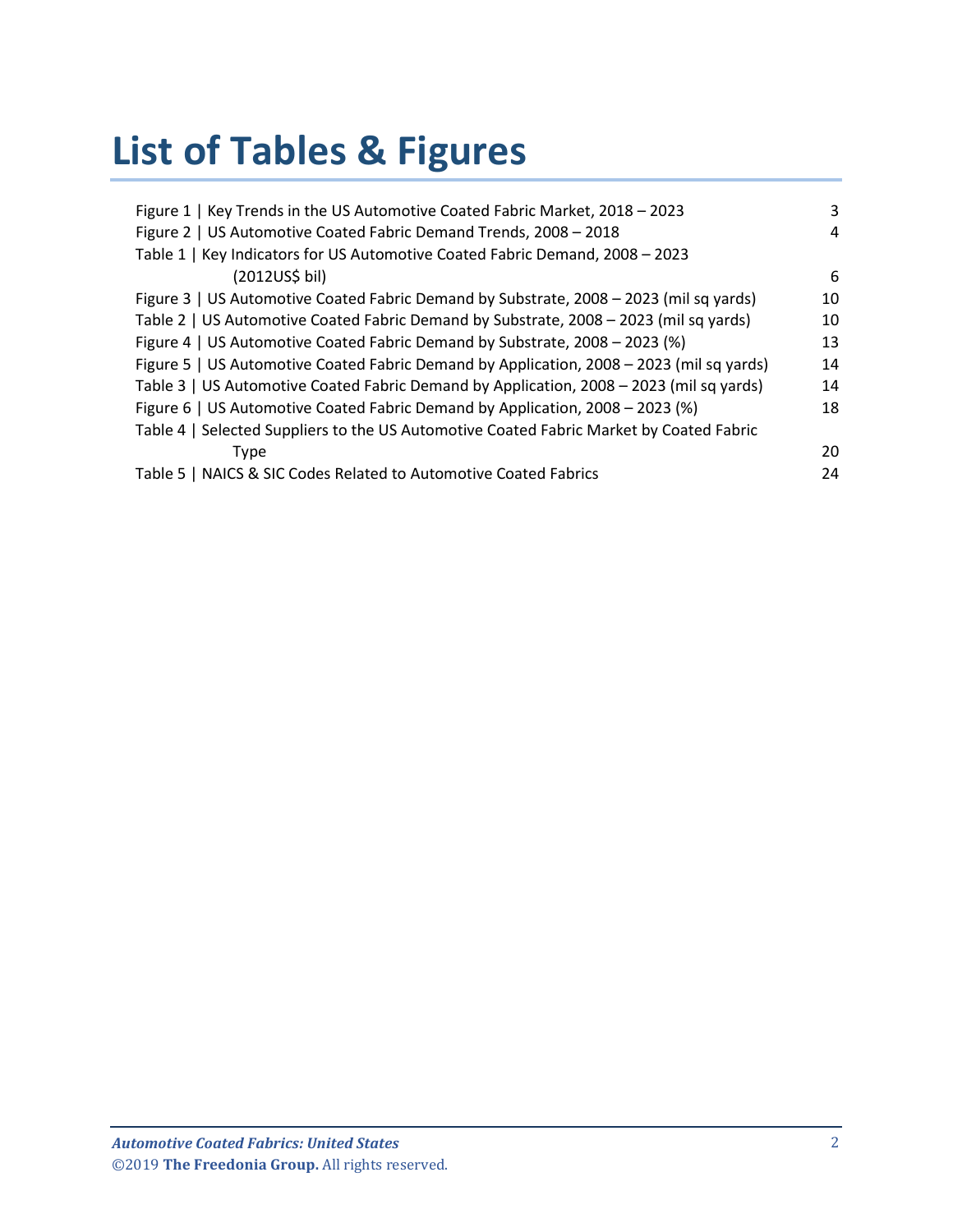# <span id="page-3-0"></span>**About This Report**

## <span id="page-3-1"></span>**Scope**

This report forecasts to 2023 US automotive coated fabric demand in square yards. Total demand is segmented by substrate in terms of:

- polyester
- nylon
- other substrates such as cotton, blended fabrics, and nonwoven fabrics

Total demand is also segmented by application as follows:

- light vehicle upholstery, trim, and accessories
- airbags and other light vehicle applications such as auto tops and light truck covers
- medium- and heavy-duty truck and bus applications

To illustrate historical trends, total demand is provided in annual series from 2008 to 2018; the various segments are reported at five-year intervals for 2008, 2013, and 2018.

Coated fabrics are defined here as a type of technical textile consisting of substrate (or base) fabrics coated or laminated with polymeric or elastomeric coatings or films. Fabrics treated with chemical finishes – such as 3M's **Scotchgard** or other stain- or water-repellent finishes – are not coated fabrics as defined here and are therefore not included. Additionally, textiles that are coated or otherwise treated at the fiber level are not included in this report.

Key macroeconomic indicators are also provided with quantified trends. Other various topics, including profiles of pertinent leading companies, are covered in this report. A full outline of report items by page is available in the Table of Contents.

# <span id="page-3-2"></span>**Sources**

*Automotive Coated Fabrics: United States* (FF85037) is based on *[Coated Fabrics,](http://www.freedoniagroup.com/DocumentDetails.aspx?ReferrerId=FL-FOCUS&studyid=3703)* a comprehensive industry study published by The Freedonia Group. Reported findings represent the synthesis and analysis of data from various primary, secondary, macroeconomic, and demographic sources, such as:

- firms participating in the industry, and their suppliers and customers
- government/public agencies
- intergovernmental and non-governmental organizations
- trade associations and their publications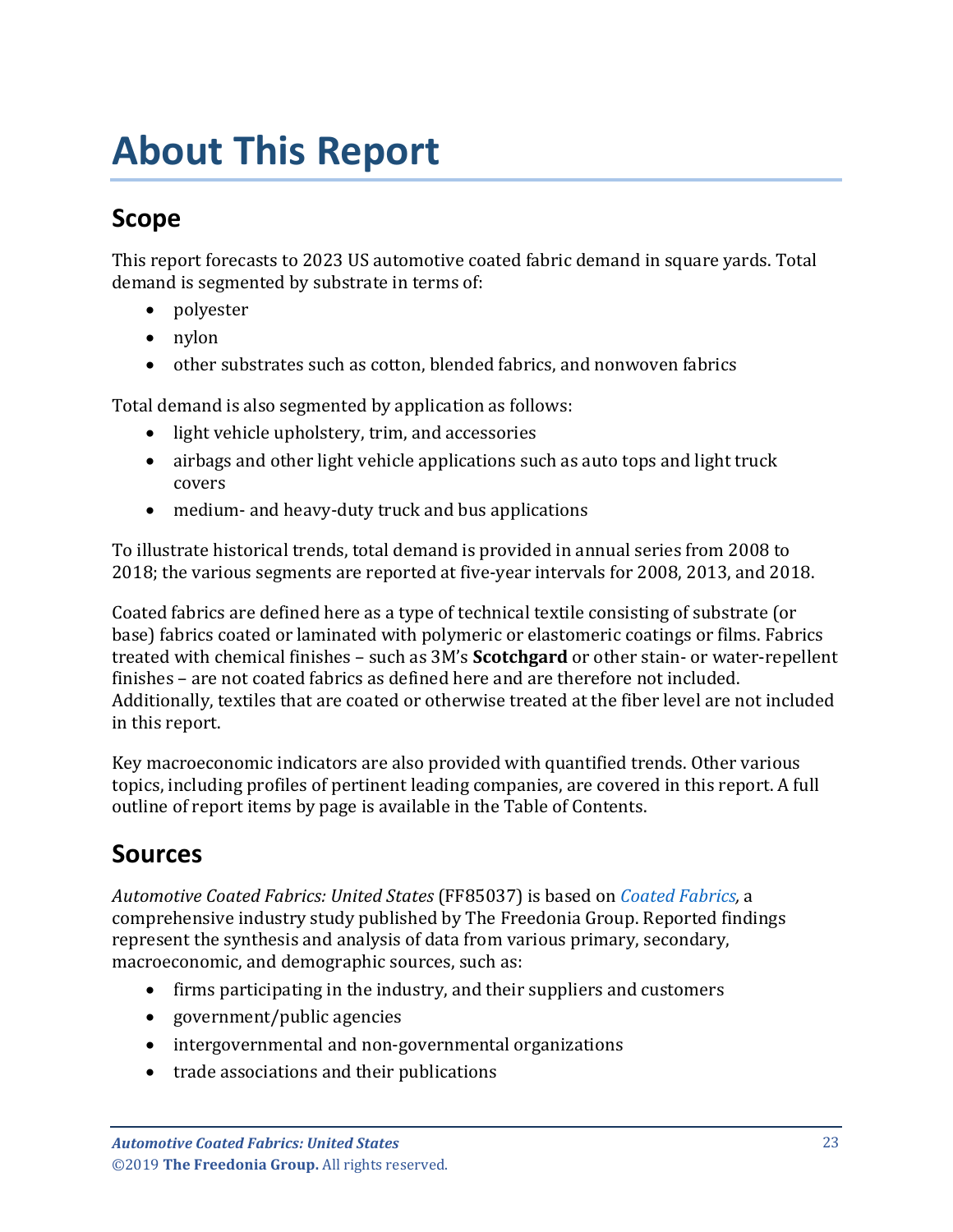- the business and trade press
- indicator forecasts by The Freedonia Group
- the findings of other reports and studies by The Freedonia Group

Specific sources and additional resources are listed in the Resources section of this publication for reference and to facilitate further research.

# <span id="page-4-0"></span>**Industry Codes**

<span id="page-4-2"></span>

| Table 5   NAICS & SIC Codes Related to Automotive Coated Fabrics |                                                      |                                           |                                 |  |
|------------------------------------------------------------------|------------------------------------------------------|-------------------------------------------|---------------------------------|--|
| NAICS/SCIAN 2017                                                 |                                                      | <b>SIC</b>                                |                                 |  |
|                                                                  | <b>North American Industry Classification System</b> | <b>Standard Industrial Classification</b> |                                 |  |
| 313320                                                           | <b>Fabric Coating Mills</b>                          | 2295                                      | Coated Fabrics, Not Rubberized  |  |
| 314999                                                           | All Other Miscellaneous Textile Product Mills        | 2299                                      | Textile Goods, NEC              |  |
|                                                                  |                                                      | 3069                                      | Fabricated Rubber Products, NEC |  |

Source: US Census Bureau

## <span id="page-4-1"></span>**Freedonia Methodology**

The Freedonia Group, a subsidiary of MarketResearch.com, has been in business for more than 30 years and in that time has developed a comprehensive approach to data analysis that takes into account the variety of industries covered and the evolving needs of our customers.

Every industry presents different challenges in market sizing and forecasting, and this requires flexibility in methodology and approach. Freedonia methodology integrates a variety of quantitative and qualitative techniques to present the best overall picture of a market's current position as well as its future outlook: When published data are available, we make sure they are correct and representative of reality. We understand that published data often have flaws either in scope or quality, and adjustments are made accordingly. Where no data are available, we use various methodologies to develop market sizing (both top-down and bottom-up) and then triangulate those results to come up with the most accurate data series possible. Regardless of approach, we also talk to industry participants to verify both historical perspective and future growth opportunities.

Methods used in the preparation of Freedonia market research include, but are not limited to, the following activities: comprehensive data mining and evaluation, primary research, consensus forecasting and analysis, ratio analysis using key indicators, regression analysis, end use growth indices and intensity factors, purchase power parity adjustments for global data, consumer and end user surveys, market share and corporate sales analysis, product lifespan analysis, product or market life cycle analysis, graphical data modeling, long-term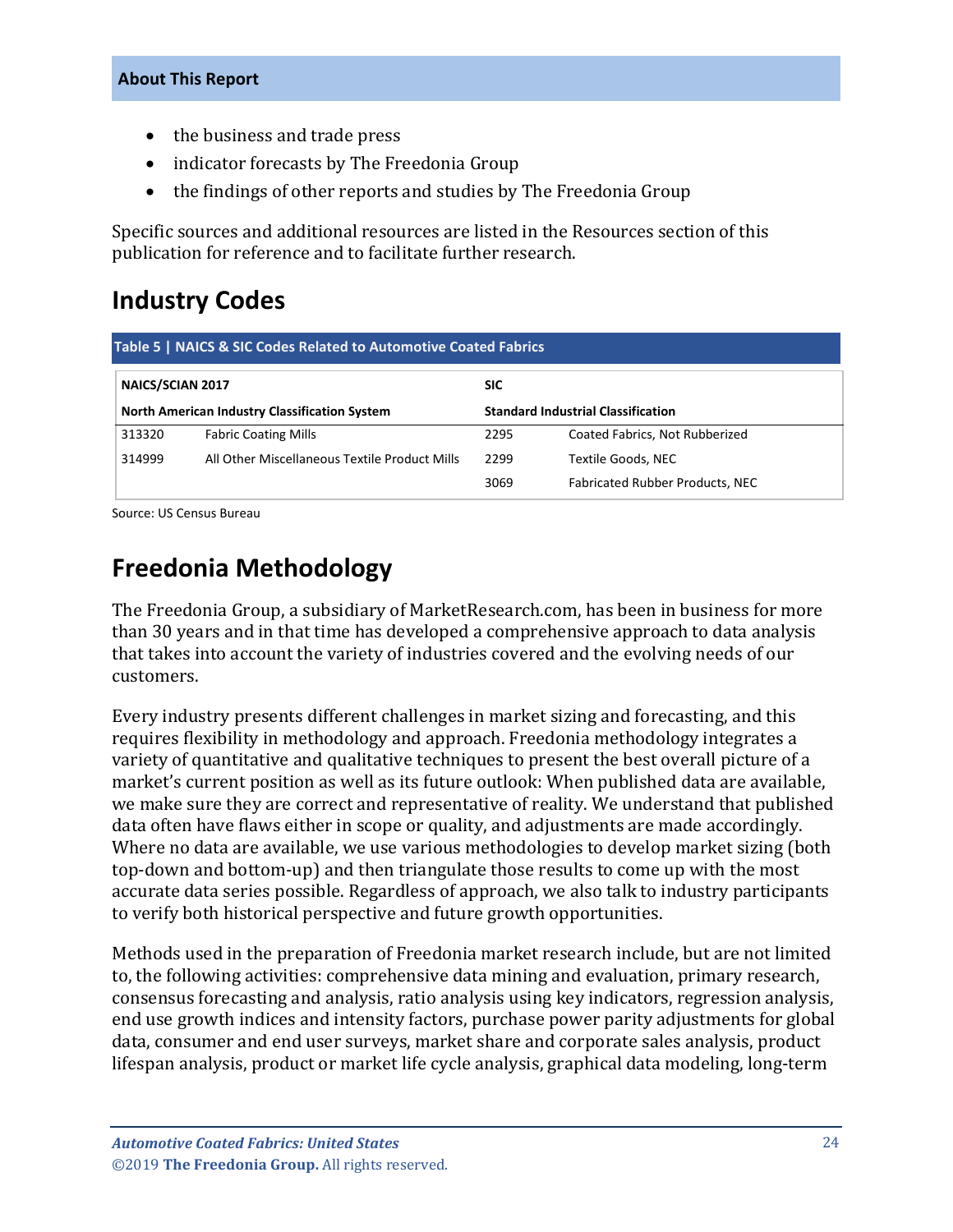historical trend analysis, bottom-up and top-down demand modeling, and comparative market size ranking.

Freedonia quantifies trends in various measures of growth and volatility. Growth (or decline) expressed as an average annual growth rate (AAGR) is the least squares growth rate, which takes into account all available datapoints over a period. The volatility of datapoints around a least squares growth trend over time is expressed via the coefficient of determination, or  $r^2$ . The most stable data series relative to the trend carries an  $r^2$  value of 1.0; the most volatile – 0.0. Growth calculated as a compound annual growth rate (CAGR) employs, by definition, only the first and last datapoints over a period. The CAGR is used to describe forecast growth, defined as the expected trend beginning in the base year and ending in the forecast year. Readers are encouraged to consider historical volatility when assessing particular annual values along the forecast trend, including in the forecast year.

# **Copyright & Licensing**

The full report is protected by copyright laws of the United States of America and international treaties. The entire contents of the publication are copyrighted by The Freedonia Group.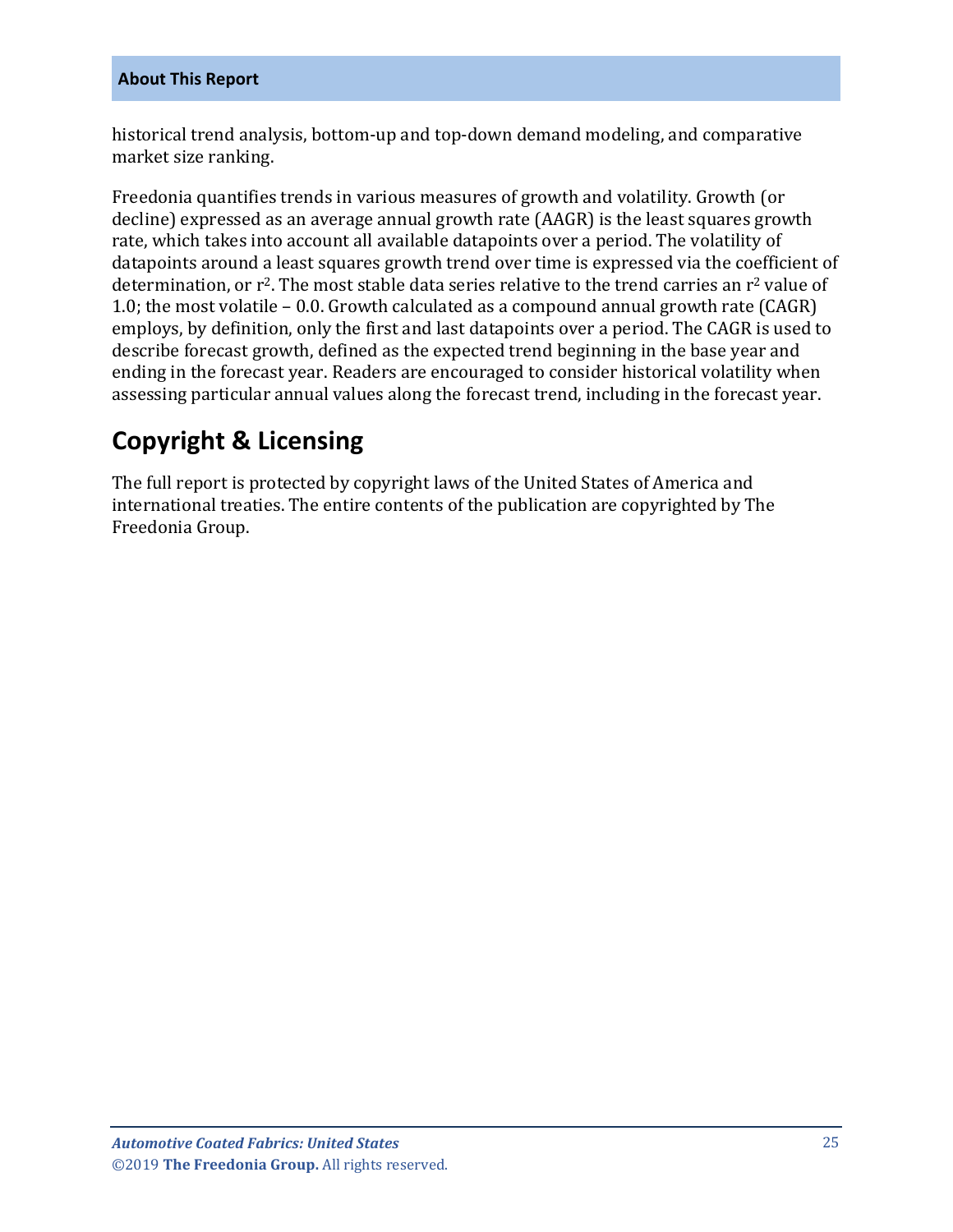### <span id="page-6-0"></span>**Resources**

#### **The Freedonia Group**

 *[Coated Fabrics](http://www.freedoniagroup.com/DocumentDetails.aspx?ReferrerId=FL-FOCUS&studyid=3703)* **[Freedonia Industry Studies](http://www.freedoniagroup.com/Home.aspx?ReferrerId=FL-Focus)**

 *[Barrier Films Market in the US](https://www.freedoniagroup.com/DocumentDetails.aspx?ReferrerId=FL-FOCUS&StudyId=3513) [Global Industrial Rubber Products Market](https://www.freedoniagroup.com/DocumentDetails.aspx?ReferrerId=FL-FOCUS&StudyId=3605) [Global Nonwovens](https://www.freedoniagroup.com/DocumentDetails.aspx?ReferrerId=FL-FOCUS&StudyId=3693) [Global Rubber Conveyor Belts](https://www.freedoniagroup.com/DocumentDetails.aspx?ReferrerId=FL-FOCUS&StudyId=3689) [Manufacturing \(OEM\) Coatings Market in the US](https://www.freedoniagroup.com/DocumentDetails.aspx?ReferrerId=FL-FOCUS&StudyId=3492) [Nonwovens Market in the US](https://www.freedoniagroup.com/DocumentDetails.aspx?ReferrerId=FL-FOCUS&StudyId=3554) [North America Automotive Aftermarket](https://www.freedoniagroup.com/DocumentDetails.aspx?ReferrerId=FL-FOCUS&StudyId=3577) [Recreational Boating in the US](https://www.freedoniagroup.com/DocumentDetails.aspx?ReferrerId=FL-FOCUS&StudyId=3610) [Recreational Vehicles in the US](https://www.freedoniagroup.com/DocumentDetails.aspx?ReferrerId=FL-FOCUS&StudyId=3624) [Silicones Market in the US](https://www.freedoniagroup.com/DocumentDetails.aspx?ReferrerId=FL-FOCUS&StudyId=3608)*

#### **[Freedonia Focus Reports](https://www.freedoniafocusreports.com/redirect.asp?progid=89534&url=/)**

 *[Freight by Truck: United States](https://www.freedoniafocusreports.com/Freight-by-Truck-United-States-FF85026/?progid=89534) [Leather & Fur Products: United States](https://www.freedoniafocusreports.com/Leather-Fur-Products-United-States-FF15015/?progid=89534) Medium- [& Heavy-Duty Trucks & Buses: United States](https://www.freedoniafocusreports.com/Medium-Heavy-Duty-Trucks-Buses-United-States-FF85014/?progid=89534) [Motorcycles: United States](https://www.freedoniafocusreports.com/Motorcycles-United-States-FF85016/?progid=89534) [Motor Vehicles: United States](https://www.freedoniafocusreports.com/Motor-Vehicles-United-States-FF85029/?progid=89534) [Nonwovens: United States](https://www.freedoniafocusreports.com/Nonwovens-United-States-FF15018/?progid=89534) [Polyethylene: United States](https://www.freedoniafocusreports.com/Polyethylene-United-States-FF55017/?progid=89534) [Polypropylene: United States](https://www.freedoniafocusreports.com/Polypropylene-United-States-FF55018/?progid=89534) [Polyurethane: United States](https://www.freedoniafocusreports.com/Polyurethane-United-States-FF55019/?progid=89534) [Polyvinyl Chloride: United States](https://www.freedoniafocusreports.com/Polyvinyl-Chloride-United-States-FF55020/?progid=89534) [Transport Equipment: United States](https://www.freedoniafocusreports.com/Transport-Equipment-United-States-FF85030/?progid=89534)* **[Freedonia Custom Research](http://www.freedoniagroup.com/CustomResearch.aspx?ReferrerId=FL-Focus)**

#### **Trade Publications**

*Automotive News Fabric Architecture Home Textiles Today NONWOVENS INDUSTRY Plastics News Rubber & Plastics News Specialty Fabrics Review Technical Textiles International Textile World*